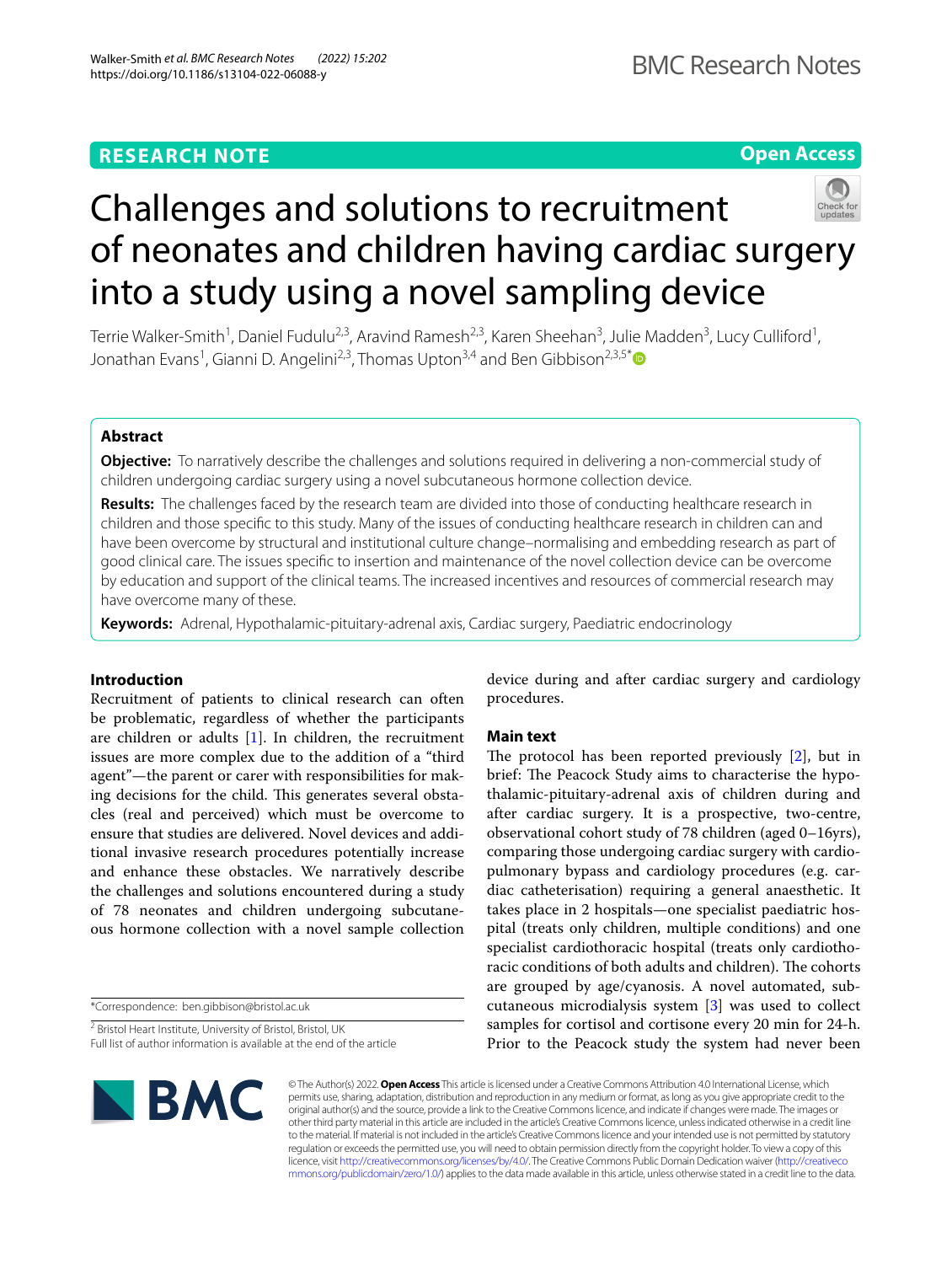trialled in neonates, infants or children. A microdialysis catheter is placed in the subcutaneous tissue of the child and connected to a pump that infuses an isotonic dialysis fuid, which equilibrates with the tissue fuid across the membrane. The fluid is collected by a fraction collector and the samples are stored within the device and decanted for assay using Liquid Chromatography–Mass Spectrometry. We also measured serum cortisol and adrenocorticotrophic hormone (ACTH) by taking blood from indwelling vascular catheters. Mathematical modelling is being used to build a model of the underlying adrenal control. A photograph of the device in use is in Fig. [1.](#page-1-0)

Estimated recruitment was a mean 3.5 patients per month for 3 years based on a 10% consent rate of an estimated 420 eligible patients per year (Total 1260). The study opened to recruitment on 14.7.2017 and closed on



31.12.21. Amendments to the protocol were approved on 7.10.2019 (to remove the acyanotic neonate group due to a paucity of ineligible patients) and 23.7.2020 to merge the pre/post-pubertal groups of the 10–16 years due to a paucity of pre-pubertal patients). The study recruited at a rate of 1.8 patients per month for the 53 months that the study was open. However, due to the restrictions because of the worldwide COVID-19 pandemic, the study was paused to recruitment for 3 months in 2020 and therefore the actual rate of recruitment was 2 patients per month. 1400 patients were screened across the two sites, the most common reasons for ineligibility were (i) Being of an age with an already complete cohort, (ii) recent use of corticosteroids and (iii) being in the cardiac catheter group with a planned discharge time of  $\leq$  8 h post-procedure. The most common reasons for parents and patients declining participation were (i) feeling uneasy about the use of the novel device, (ii) did not want to participate in any research and (iii) parents too stressed to consider participation.

The challenges faced as part of this study can be divided into those of recruiting neonates and children into clinical studies and those specific to this study. The process for highlighting and resolving challenges was at regular study meetings (2–3 months), where the whole research team would meet (often online due to the multi-centre nature of the study). Recruitment, data completeness and safety were reviewed at every meeting. Solutions were discussed within the team. Minutes were taken of the meetings and actions to resolve problems were assigned to named individuals. The first agenda item of the following meeting was ensuring that actions from the previous meeting were complete. General issues of recruiting children are:

# **Concern that it is not reasonable or appropriate to discuss participation in a study at a stressful time**

<span id="page-1-0"></span>Patients and families were happy to be approached about the study and many were keen to take part–something borne out by previous work [[4\]](#page-4-3). In the year before the start of the COVID—19 pandemic, 870,000 people took part in health and social care research in England and around 10% of these were children  $[5]$  $[5]$ . This has increased substantially during and after the Covid-19 pandemic [\[5](#page-4-4)]. The Bristol site have a team of 3.4 Full Time Equivalent children's cardiac surgery research nurses who screen, recruit and consent to observational and randomised studies [\[6](#page-4-5)]. The Bristol Royal Hospital for Children's cardiac surgery research unit offers participation in research studies to every child undergoing cardiac surgery [[7\]](#page-4-6) with a consent rate of 84% (data to June 2021). Their familiarity with participant recruitment during the cardiac surgery process, alongside their education of clinical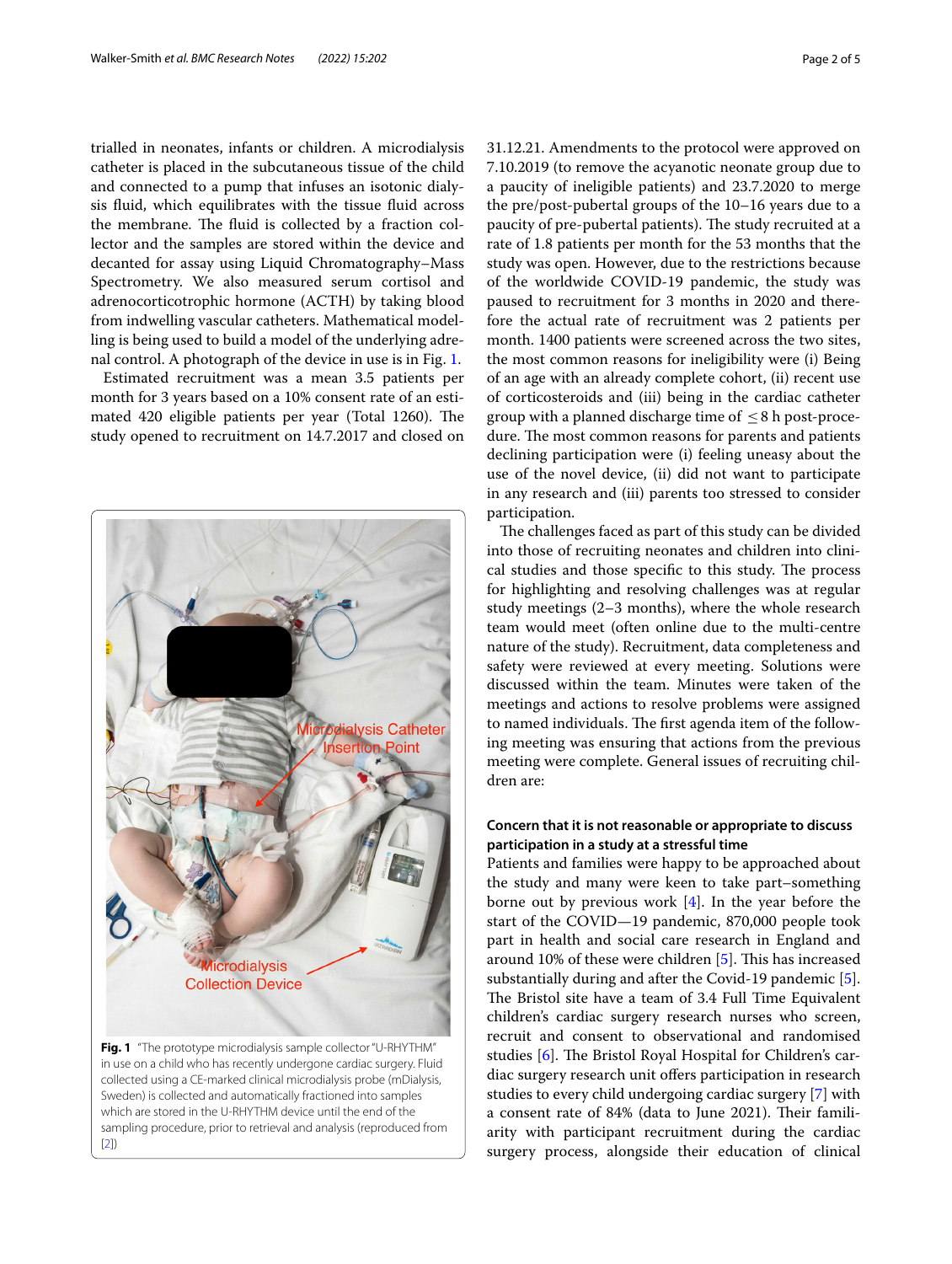care staff regarding the benefits of clinical research, creates an environment where study and trial participation are normalised. Staff education regarding the benefits of research occurs at all levels of the organisation, from ward staff to Chief Executive Officer. This includes the direct fnancial incentives to the organisation for designing, co-ordinating and actively recruiting participants to research.

# Perception that paediatric research is "high-risk" and difficult

A "risk-based" approach to regulation and monitoring of clinical studies was incorporated in the International Council for Harmonisation of Technical Requirements for Pharmaceuticals for Human Use (ICH) GCP guidance in December 2016  $[8]$  $[8]$ . This is because it was a noninterventional study, all consumables were CE marked, and sampling failure represented little risk to the child. The sponsor assessed this study to be 'low risk'. This designation facilitated risk-based reporting of safety events, protocol deviations and data monitoring. Appropriately minimising bureaucracy facilitates perceptions that study conduct is straightforward and increases staf time to concentrate on screening and recruitment. This study also requires comparatively little data collection and minimal study procedures for clinical staf—reducing the burden of work and giving them a positive impression of conducting research.

# **Lack of knowledge and experience of undertaking paediatric research**

This has been answered generally by the National Institute of Health Research (NIHR) in the UK and specifcally within our unit through normalisation of participation in research. The NIHR has introduced GCP and specific "Informed Consent in Paediatric Research" e-learning packages that can be undertaken online by anyone within the UK NHS ([https://learn.nihr.ac.uk\)](https://learn.nihr.ac.uk). This builds on introductory GCP training taken by anyone designing or delivering research. Staff are often enthusiastic, and so it is our experience that the bureaucratic steps required to undertake paediatric research are often the barrier to undertaking paediatric research, rather than specifcally gaining experience. This study in particular facilitated staff not previously involved in research to gain experience with minimal training requirements by implementing proportionate, rather than full GCP and protocol specifc training.

# **Challenges specifc to this study are that Proposing the addition of an extra invasive procedure which confers no direct clinical beneft**

Research nurses have a demonstration catheter that patients can see during early conversations about the study—allowing patients and their parents to see the size of the microdialysis collection tubing. Research Nurses also obtained permission from an early participant for a photograph to be used for recruitment purposes so that potential participants can see the catheter in situ. Realworld examples of the equipment both for participants to handle and visual examples of the device set-up during the frst recruitment conversations help to allay fears regarding pain and discomfort from placement of the catheter and device.

# **Recruitment of neonates requiring cardiac surgery can be**  difficult

Neonates often require surgery soon after delivery. Therefore, a multi-disciplinary approach is required between the cardiac research teams and the obstetric and neonatal clinical teams to highlight potential participants. Whilst families fnd this a stressful time; there is little evidence that they are displeased with being approached for research (consent rate for this study 64%). Lower consent rates in this group of patients does not mean that there is widespread unhappiness by parents at being approached for inclusion in research studies [[9\]](#page-4-8).

## **Recruitment to age‑specifc cohorts.**

This study recruited participants in age cohorts to define the changes that occurred across childhood. This requires increased research nurse time for screening to ensure that a patient was eligible for a particular cohort and that recruitment to a particular cohort was still available. A central screening fle of all patients waiting for surgery means that individuals can be screened simultaneously for multiple studies, reducing time.

Difficult to recruit cohorts (e.g. acyanotic neonates) cause the recruitment time to be prolonged. This has an impact on study momentum as research teams feel that their initial success in recruitment then declines. This loss aversion [\[10](#page-4-9)] requires continuing support and encouragement from the study leadership team. When planning a study, it is also useful to ensure that there is a sufficient number of patients from these difficult to recruit cohorts that can be recruited within the life of the study and not just the overall numbers of patients recruited.

Criteria for entry into some cohorts needed to be changed. The paucity of acyanotic neonates undergoing cardiac surgery led us to remove this category and merge them into a single group of neonates. The interaction of sex steroids and corticosteroids initially led us to recruit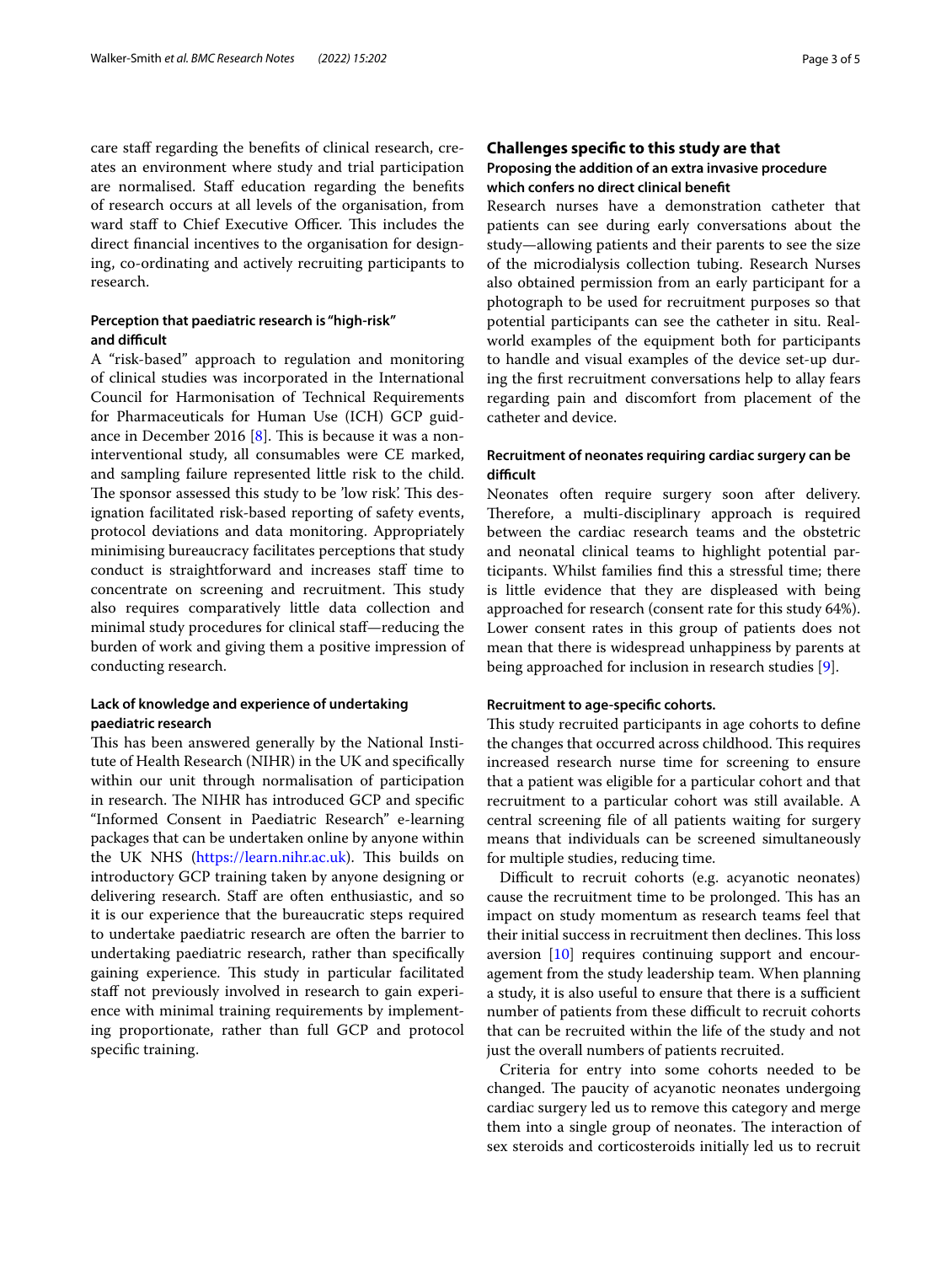two groups of 10–16-year-olds; one group was prepubertal and one group was post-pubertal. The median age for puberty has fallen over the last century  $[11, 12]$  $[11, 12]$  $[11, 12]$  $[11, 12]$  $[11, 12]$ (age 11 for females and 12 for males), and therefore the number of pre-pubertal patients of this age group presenting for surgery was negligible. We, therefore, also elected to merge this age cohort and record their pubertal status.

# **There were some challenges specifc to the device This was the frst use of this device in children**

Although well tested and validated in adults [[13\]](#page-4-12), the device had never been used in children and is not yet robust enough for routine clinical use. The clinical team could unwittingly disconnect the Prior to the Peacock study the system had never been trialled in neonates, infants or children sample collector from the sampling line during patient transfers. Furthermore, young and mobile participants (particularly age 1–5 years) would disconnect it themselves. This was remedied by research staf being present during known points of patient transfer [(e.g. between the operating room and Intensive Care Unit (ICU))]. Research staf would also educate clinical care staff about ensuring the integrity of the device/sampling line connection. With increased experience, both research and clinical staff found ways of securing the device connections and securing the sampling line to limit movement of the sampling lines (including revision of the original insertion technique by reinforcing connection points with silicon).

Some parents found the added responsibility of caring for the device as well as their ambulant, post-procedure child challenging and asked for the device to be disconnected early. The research team reassured parents from the point of recruitment that it was the research team responsibility to keep the device connected and ensure sampling. The improved packing and padding also de-medicalised the device and facilitated parental comfort with it.

# **There was only a small number of people trained to insert the sample collector**

There was a steep learning curve for the insertion of the device and a clear relationship between operator volume and sampling success rates. To ensure suitably trained staf were available to insert the device, we collated a pool of people, including research nurses and doctors to insert the device. Some staff were familiar with the device from other studies but had little experience in the paediatric (surgical) setting. They needed introducing to the paediatric environment and staf. Paediatric cardiac surgery/cardiology teams are usually small and are focussed on high-stakes outcomes. They can therefore be reluctant to have those who they do not know and, more importantly *trust* present. Humans display a preference for helping people whom they know and are familiar with [\[14](#page-4-13)], and therefore ensuring that research staff are "embedded" within clinical teams (even if they perform no clinical duties) plays one of the largest roles in facilitating research [[15\]](#page-4-14).

We also trained clinical staff who were interested in being part of the research, but who did not want, or have time to be part of the coordination and delivery of the study. This served two purposes:  $(1)$  It encourages people to become involved in research, and (2) Clinical staf felt "ownership" over the study and were willing to facilitate study conduct when they were performing their clinical duties.

# **The time taken to insert the device before surgery prolonged the procedure time**

Operating room efficiency is prioritised in many institutions. Insertion of the collection system takes 5–10 min and can delay the start of the operative procedure. This was linked to the reluctance of some clinicians to support the study. Steps were taken to ensure all stakeholders were aware of the study, its objectives, and its benefts (ethical and financial). The study team were present at operating room briefngs and ensured participation was communicated in advance. They also minimised the time between patients on the operating list by facilitating the patient arriving in the procedure room in a timely manner. Equipment for insertion was set up in advance and in many cases could be done once the patient was anaesthetised and other clinical procedures were occurring.

## **Limitations**

The major limitation is that this report is based on the experiences of two UK centres conducting non-commercial research within a tertiary healthcare environment. Outside of this setting, some of these challenges may not be encountered or applicable. Commercial research generates more signifcant fnancial incentives for healthcare providers to participate in research and therefore more resources to deliver the research. Many of these challenges could be solved by having a full-time member of research staff available to insert and observe the device for the duration of the sampling.

The challenges reported were taken from feedback from research and clinical teams and were not the result of formal qualitative research sampling and analysis. Therefore, we cannot be sure that there is no bias*confrmation* and *social acceptability* bias could persist. We may also not have captured the experiences of all